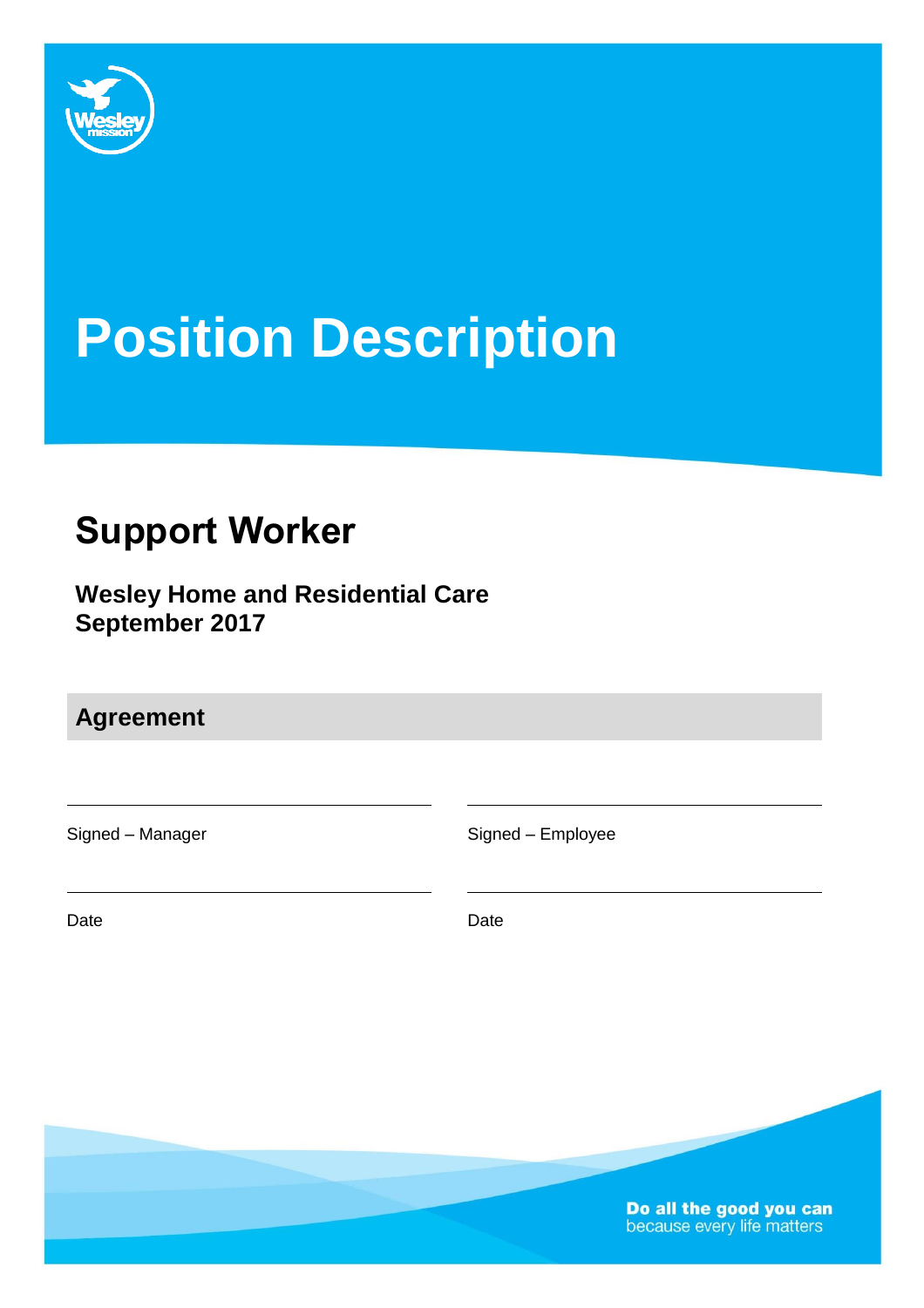

# **Support Worker**

# **Wesley Home and Residential Care**

# **1 Overview of Wesley Mission**

Wesley Community Services Limited, a company limited by guarantee pursuant to the Corporations Act 2001, is a Public Benevolent Institution operating as Wesley Mission to deliver services and programs to provide direct relief of poverty, sickness, suffering, distress, adversity, disability, destitution, and helplessness in New South Wales and other parts of Australia as inspired by the work of Jesus Christ in word and deed. Our vision is to:

"Do all the good you can, by all the means you can, in all the ways you can, in all the places you can, at all the times you can, to all the people you can, as long as ever you can".

Out of Christian love and compassion we are driven by Christlike servant hood, unfailing integrity and courageous commitment.

The organisational plan is based on four key result areas, namely:

- our clients
- our people
- our operations
- our financials.

Our position descriptions and performance plans are aligned with these four key result areas.

# **2 Overview of Wesley Home and Residential Care**

Wesley Home and Residential Care believes in providing every opportunity for people to live happy and fulfilled lives. We are committed to finding innovative and flexible ways to provide quality services for people while providing them with ways to learn, develop and achieve their goals.

The Wesley Home and Residential Care team delivers services in the following areas:

- Residential Aged Care
- Home Care
- Disability Services

# **3 Overview of role**

The support worker provides individualised support to clients appropriate to their needs, goals and aspirations. Services may be provided to clients in either their own home and / or in a centre based setting. This may include, but is not limited to personal care, housework, transport, meal preparation and social activities for clients as well as developing skills in our clients to support their own day to day independence.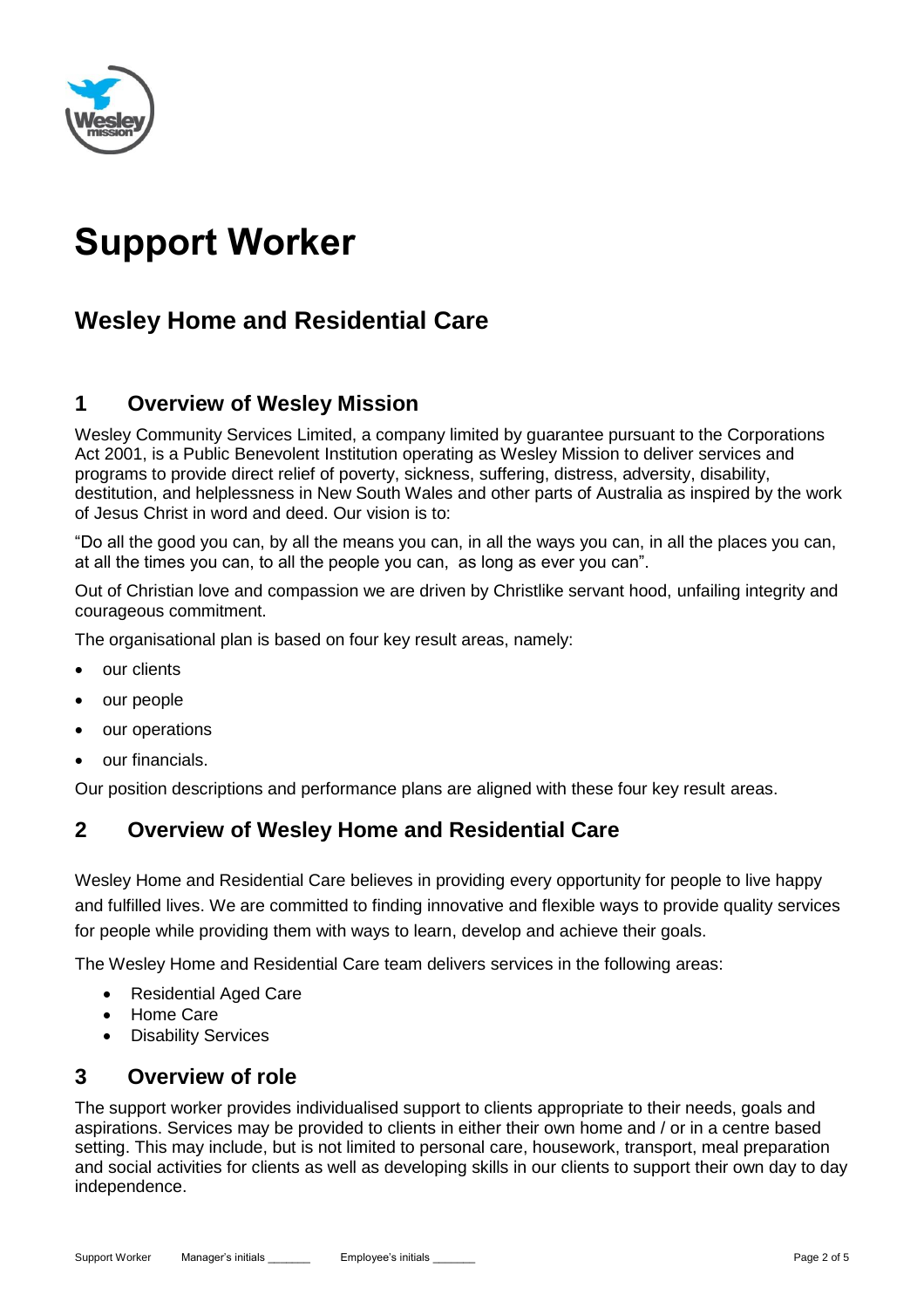

The role may be considered child related work under the Child Protection (Working with Children) Act

# **4 Relationships**

Reports to: Service Team Leader or equivalent

### **5 Major role responsibilities**

#### **5.1 Our clients**

- provide person centred support to clients in accordance with their individualised plan and in the least restricted environment
- provide opportunity for community access and inclusion
- ensure the dignity of each client is upheld
- respect the diversity of individuals
- enable clients to be as actively involved as possible in decisions concerning their life choices
- participate in the development and review of client's individualised plans as required
- report any changes in the needs of clients
- safely administer/prompt medications (within scope of competence)
- be a strong ambassador for the Wesley Home and Residential Care team.

#### **5.1.1 Performance Measures**

high client satisfaction with Wesley Mission services

#### **5.2 Our people (our team)**

- maintain effective communication within the team
- promote and ensure adherence to Wesley Mission brand
- ensure all Human Resource (HR) policies and procedures are understood and adhered to
- on a quarterly basis, document your progress using the Employee Contribution & Development template and meet with your manager to discuss
- ensure your position description is up-to-date and identify career training and development and career growth opportunities for yourself
- regularly report to your manager on team issues such as resourcing needs, performance, training/development, disciplinary action, leave, Work, Health & Safety issues etc
- identify and recommend opportunities to increase team satisfaction
- attend all scheduled meetings.

#### **5.2.1 Performance Measures**

attendance at relevant staff development opportunities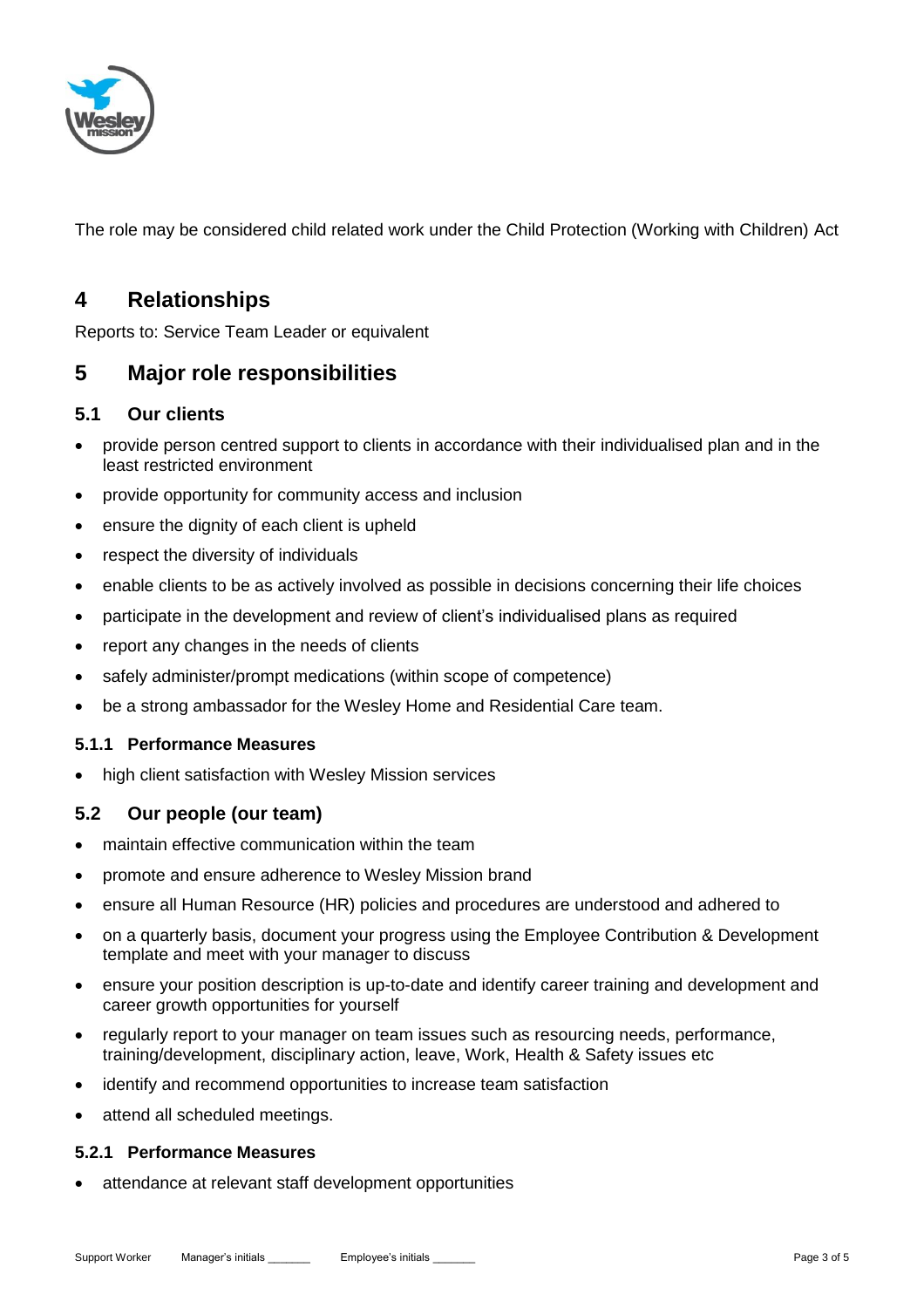

displays behaviour in keeping with the Wesley Mission values and code of conduct

#### **5.3 Our operations**

- ensure that there is high quality documentation including file notes
- incident forms are completed in a timely manner
- an awareness of mandatory reporting requirements
- participate in quality assurance activities
- be an advocate of the Wesley Mission brand, ensuring brand compliance and use of correct templates.

#### **5.3.1 Performance Measures**

- reporting requirements are met
- audits completed as required

#### **5.4 Our financials**

- be aware of the schedule of supports for each client with an NDIS plan
- be aware of the care plan for aged care clients
- seek opportunities to minimise expense wherever possible

#### **5.4.1 Performance Measures**

work within financial limits

### **6 Professional responsibilities**

- maintain the currency of all required Wesley Mission and legislated screening clearances and verifications (eg criminal record check, working with children check, key personnel in aged care etc)
- as directed, other activities to support the delivery of the Wesley Home and Residential Care Business Plan and Wesley Mission Strategic Plan, as requested by your manager
- as an employee, be responsible under the Work Health & Safety Act for the health and safety of all persons they come into contact with, during employment. All hazards and injuries must be reported through the normal process as set out in Wesley Mission's Work Health, Safety and Rehabilitation Quality Management System and site procedures
- participate in the review and maintenance of industry specific and internal audit processes, as per Wesley Mission's standard policy and procedures
- in relation to Wesley Mission and the Uniting Church in Australia, attend such functions, meetings, seminars, training courses as directed by your supervisor
- in relation to Wesley Mission attend worship services as encouraged by your supervisor
- participate on a quarterly basis in Wesley Mission's Employee contribution and development process
- take responsibility for personal career development and training